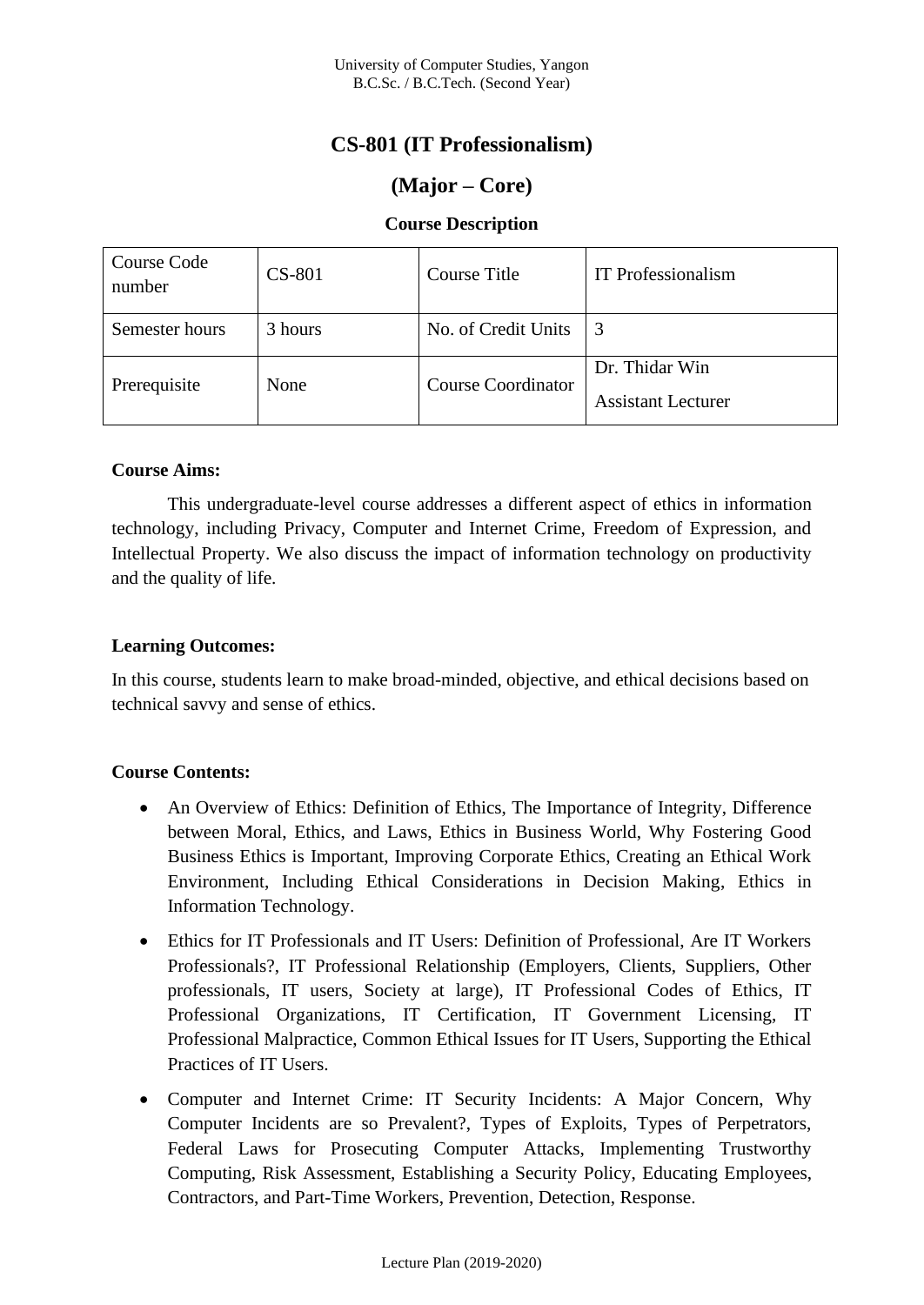- Privacy: Privacy Protection and the Law, Information Privacy, Privacy Laws, Applications, and Court Rulings, Financial Data, Health Information, Children Personal Data, Electronic Surveillance, Export of Personal Data and Access to Government Records, Case Study: Google, Key Privacy and Anonymity Issues, Identity Theft, Consumer Profiling, Treating Consumer Data Responsibility, Work Place Monitoring, Advanced Surveillance Technology.
- Intellectual Property: What is Intellectual Property?, Copyright, Patents, Trade Secrets, Key Intellectual Property Issues: Plagiarism, Reverse Engineering, Open Source Code, Competitive Intelligence, and Cybersquatting.

### **Reference Materials:**

1. Ethics in Information Technology, George W. Reynolds, Fifth Edition Link: [ftp://ftp.ucsy.edu.site](ftp://ftp.ucsy.edu.site/)

### **Course Organization:**

The expected learning outcomes for the course will be assessed through six forms of activity:

- 1. Attending the lectures
- 2. Preparing for presentation and participating in the recitations
- 3. Reading Assignments
- 4. Moodle
- 5. Quiz
- 6. Paper Report
- 7. Moodle Exam

### **Exam Assessment:**

Assessment evaluation will be:

o Exam (Moodle) 50% o Term paper report (Individual) 20% o Class participation/ Quiz 10% o Moodle Test 10 % o Group presentation (Group) 10 %

### **Grading System**

UCSY follows a letter grade system comprising of grades A, A-, B+, B, B-, C+, C, C-, D and F. All marks obtained by students during the semester will be used in the grading process. For undergraduate students, a grade of "C" or better is required in this course because it is a prerequisite for other courses in the program. **The student who gets the grade point less than 2 must take Re-Exam.**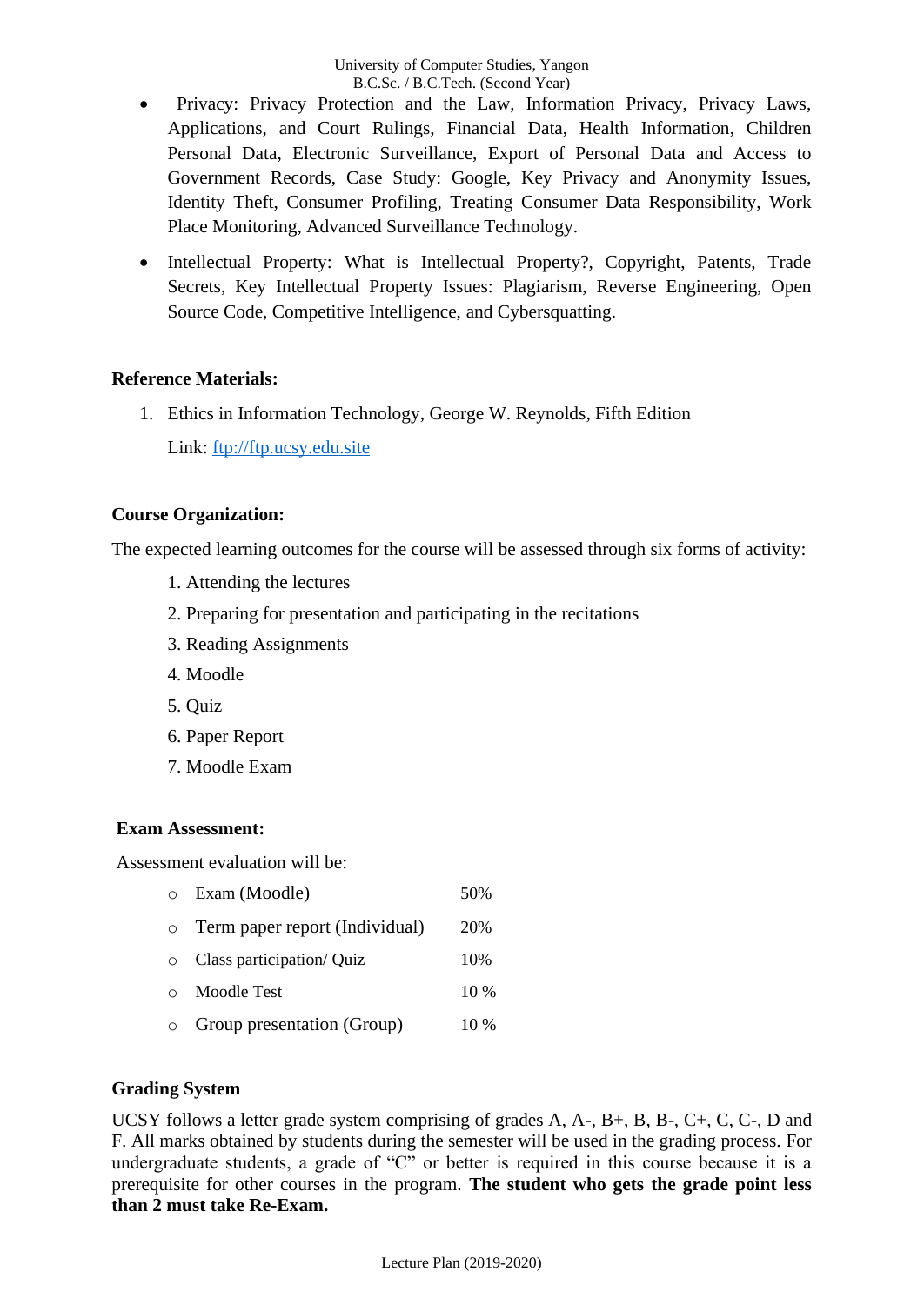#### University of Computer Studies, Yangon B.C.Sc. / B.C.Tech. (Second Year)

| <b>Marks obtained</b> Letter Grade |             | <b>Grade Point</b>          |
|------------------------------------|-------------|-----------------------------|
| $>= 90$                            | A           |                             |
| $85 - 89$                          | $A -$       | 3.75                        |
| $80 - 84$                          | $_{\rm B+}$ | 3.25                        |
| $75 - 79$                          | B           | 3                           |
| $70 - 74$                          | $B -$       | 2.75                        |
| $65 - 69$                          | $C+$        | 2.25                        |
| $60 - 64$                          | C           | $\mathcal{D}_{\mathcal{L}}$ |
| $55 - 59$                          | $C-$        | 1.75                        |
| $50 - 54$                          | D           |                             |
| $-49$                              | F           |                             |

The grading scale for this course is:

## **Fail Grade and Re-Exam: C-, D, F (Grade point <2)**

### **Class Attendance and Participation Policy:**

### • **Attendance**

Class attendance is **mandatory**. Most of the material you will learn will be covered in the lectures, so it is important that you not miss any of them. You are expected to show up on time for class, and stay for the whole lecture. Students are expected to attend each class, to complete any required preparatory work (including assigned reading) and to participate actively in lectures, discussions and exercises.

- Mobile phones **must** be silenced and put away for the entire lecture unless use is specified by the instructor. You may not make or receive calls on your cell phone, or send or receive text messages during lectures.
- You are responsible for all material sent as email. Ignorance of such material is no excuse. You are responsible for all materials presented in the lectures.
- Your conduct in class should be conducive towards a positive learning environment for your class mates as well as yourself.

## • **Assignments, Quizzes, Moodle test and Labs**

We will take a short 3 to 5 quiz for every lecture and 30 points quiz moodle test after one or two chapters. Any assignment or quiz is simply missed, regardless of the reason why (e.g. illness, work, traffic, car trouble, computer problems, death, etc.), and earns a grade of zero. You are strongly encouraged to complete all assignments and attend all quizzes so that you can check that you understand the material and can throw out bad grades, or grades for which you had to miss an assignment or quiz for a valid reason. **Late submissions will not be accepted for any graded activity for any reason.**

### • **There are no extra credit opportunities.**

Students may not do additional work nor resubmit any graded activity to raise a final grade.

## • **Moodle test**

Moodle test will start after one or two chapters finished and the coordinator will announce the date for the test.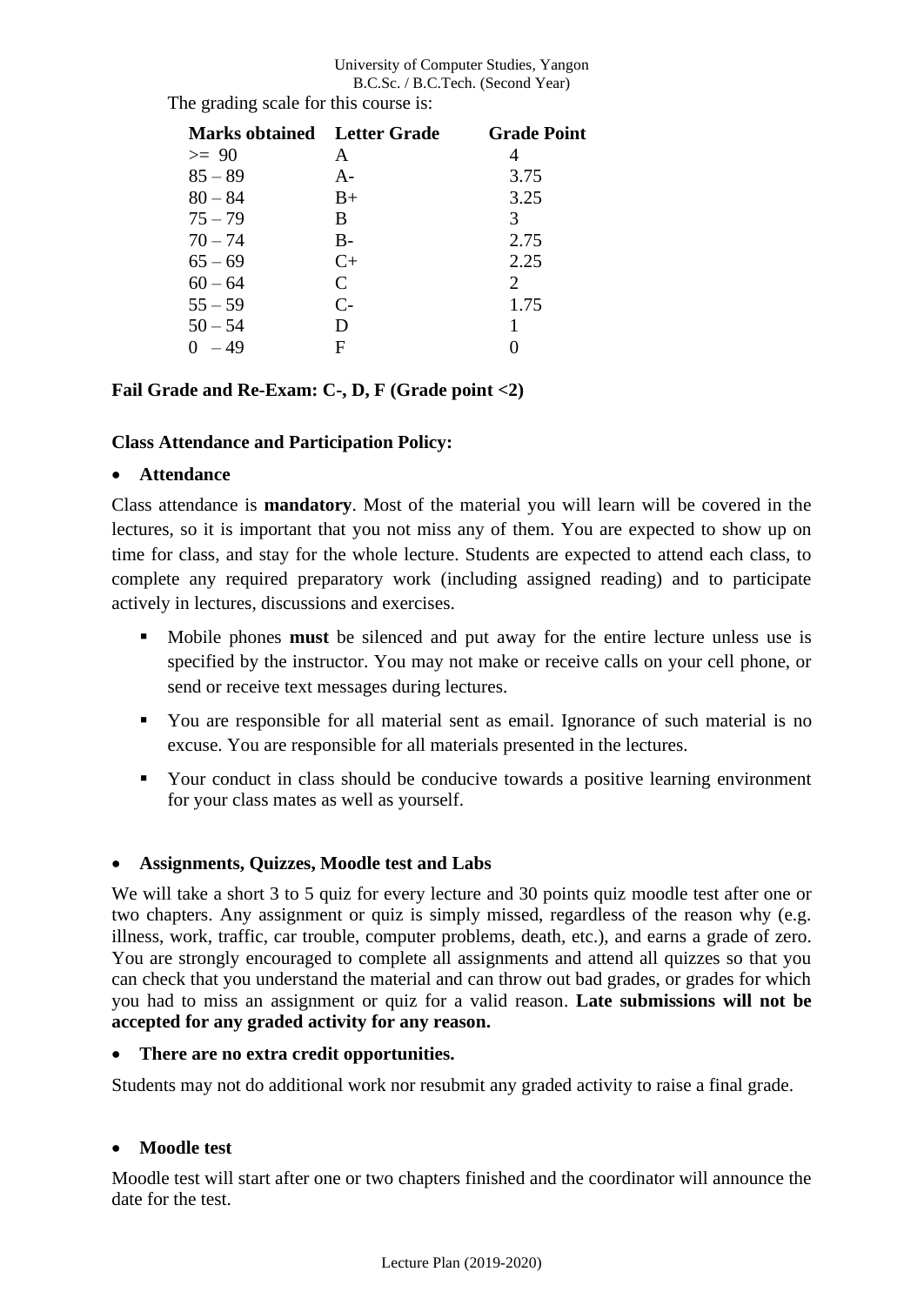# • **Exam**

The exam will be conducted on-campus using moodle system. The dates/times/locations will be posted on Board as soon as possible.

# • **For this course, the following additional requirements are specified:**

All work submitted for a grade must have been prepared by the individual student. Students are expressly prohibited from sharing any work that has been or will be submitted for a grade, in progress or completed, for this course in any manner with a person other than the instructor and teaching assistant(s) assigned to this course). Specifically, students may not do the following, including but not limited to:

- **EXECUTE:** Discuss questions, example problems, or example work with another person that leads to a similar solution to work submitted for a grade.
- Give to, show, or receive from another person (intentionally, or accidentally because the work was not protected) a partial, completed, or graded solution.
- Ask another person about the completion or correctness of an assignment.
- Post questions or a partial, completed, or graded solution electronically (e.g. a Web site).
- All work must be newly created by the individual student for this course. Any usage of work developed for another course, or for this course in a prior semester, is strictly prohibited without prior approval from the instructor.
- Posting or sharing course content (e.g. instructor provided lecture notes, assignment directions, assignment questions, or anything not created solely by the student), using any non-electronic or electronic medium (e.g. web site, FTP site, any location where it is accessible to someone other than the individual student, instructor and/or teaching assistant(s)) constitutes copyright infringement and is strictly prohibited without prior approval from the instructor.

| No. | <b>Chapter</b>                                                                                                                                                                             | Page     | <b>Period</b>  | <b>Detail Lecture Plan</b>                            |
|-----|--------------------------------------------------------------------------------------------------------------------------------------------------------------------------------------------|----------|----------------|-------------------------------------------------------|
|     | <b>Chapter 1: An Overview of Ethics</b>                                                                                                                                                    | 1 to 35  | 9              | Lectures + Quiz +<br>$Module + Reading$<br>Assignment |
| 1.  | What is Ethics?<br><b>Definition of Ethics</b><br>The important of Integrity<br>The difference Between Morals, Ethics,<br>and Laws                                                         | $1-5$    | 2              |                                                       |
| 2.  | Ethics in the Business World<br>Corporate Social Responsibility<br>Why Fostering Corporate Social<br><b>Responsibility and Good Business</b><br>Ethics<br>Is Important Improving Corporate | $5 - 18$ | $\overline{2}$ |                                                       |

## **Period: 45 Period of 15 weeks (Lecture 30 periods+ Lab-15 periods) (50 mins for 1 Period)**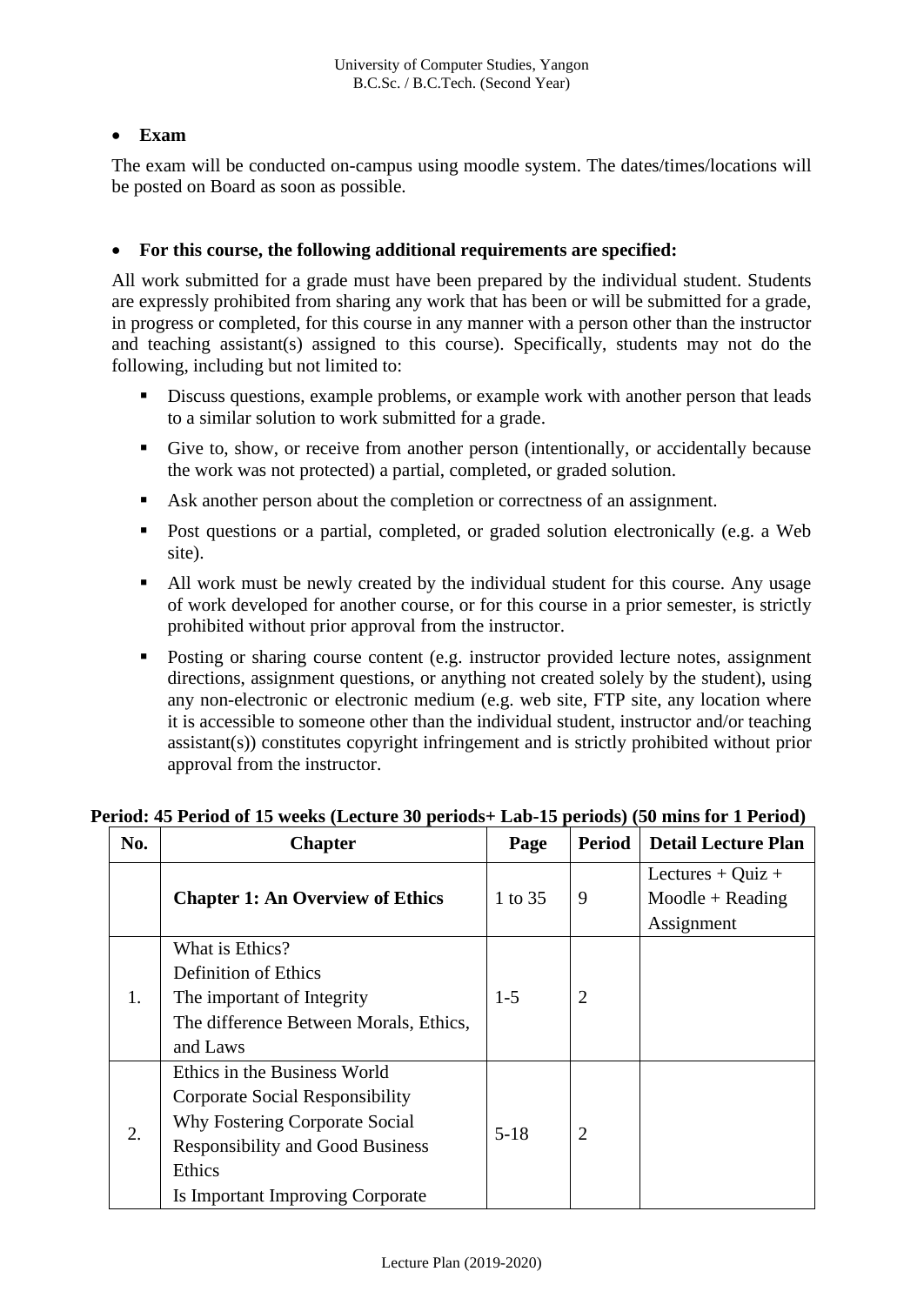|     | Ethics                                                    |           |                |                       |
|-----|-----------------------------------------------------------|-----------|----------------|-----------------------|
|     | <b>Creating an Ethical Work Environment</b>               |           |                |                       |
|     | Including Ethical Considerations in                       |           |                |                       |
|     | <b>Decision Making</b>                                    |           |                |                       |
|     | Develop a Problem Statement                               |           |                |                       |
| 3.  | <b>Identify Alternatives</b>                              | $20 - 24$ | $\mathbf{1}$   |                       |
|     | Evaluate and Choose an Alternative                        |           |                |                       |
|     | <b>Implement the Decision</b>                             |           |                |                       |
|     | <b>Evaluate the Results</b>                               |           |                |                       |
| 4.  | Ethics in Information Technology                          | 24        | $\mathbf{1}$   |                       |
|     | <b>Self-Assessment Questions</b>                          |           |                |                       |
|     | <b>Discussion Questions</b>                               |           |                |                       |
| 5.  | What Would You Do?                                        | 27-29     | $\mathbf{1}$   |                       |
|     | Cases                                                     |           |                |                       |
|     | Quiz / Moodle Test/Group Presentation/                    |           |                |                       |
| 6   | Report                                                    |           | $\overline{2}$ |                       |
|     |                                                           |           |                |                       |
|     | <b>Chapter 2: Ethics for IT Workers and</b>               | 41 to 76  |                | Lectures $+$ Quiz $+$ |
|     | <b>IT Users</b>                                           |           | 9              | $Moodle + Reading$    |
|     | <b>IT Professionals</b>                                   |           |                | Assignment            |
|     | Are IT Workers Professionals?                             |           |                |                       |
|     |                                                           |           |                |                       |
|     | Professional Relationships That Must<br><b>Be Managed</b> |           |                |                       |
| 7.  | Professional Codes of Ethics                              | $41 - 60$ | 3              |                       |
|     |                                                           |           |                |                       |
|     | Professional Organizations<br>Certification               |           |                |                       |
|     | <b>Government Licensing</b>                               |           |                |                       |
|     | <b>IT Professional Malpractice</b>                        |           |                |                       |
|     | IT Users                                                  |           |                |                       |
|     | <b>Common Ethical Issues for IT Users</b>                 | 61-64     | 3              |                       |
| 8.  | Supporting the Ethical Practices of IT                    |           |                |                       |
|     | <b>Users Compliance</b>                                   |           |                |                       |
|     | <b>Self-Assessment Questions</b>                          |           |                |                       |
|     | <b>Discussion Questions</b>                               |           |                |                       |
| 9.  | What Would You Do?                                        | 64-76     | $\mathbf{1}$   |                       |
|     | Cases                                                     |           |                |                       |
|     | Quiz / Moodle Test/Group Presentation/                    |           |                |                       |
| 10. | Report                                                    |           | $\overline{2}$ |                       |
|     |                                                           |           |                | Lectures + $Quiz +$   |
|     | <b>Chapter 3: Computer and Internet</b>                   | $81$ to   | 9              | $Moodle + Reading$    |
|     | <b>Crime</b>                                              | 125       |                | Assignment            |
|     | IT Security Incidents:                                    |           |                |                       |
| 11. | A Major Concern                                           | 81-99     | 3              |                       |
|     | Why Computer Incidents Are So                             |           |                |                       |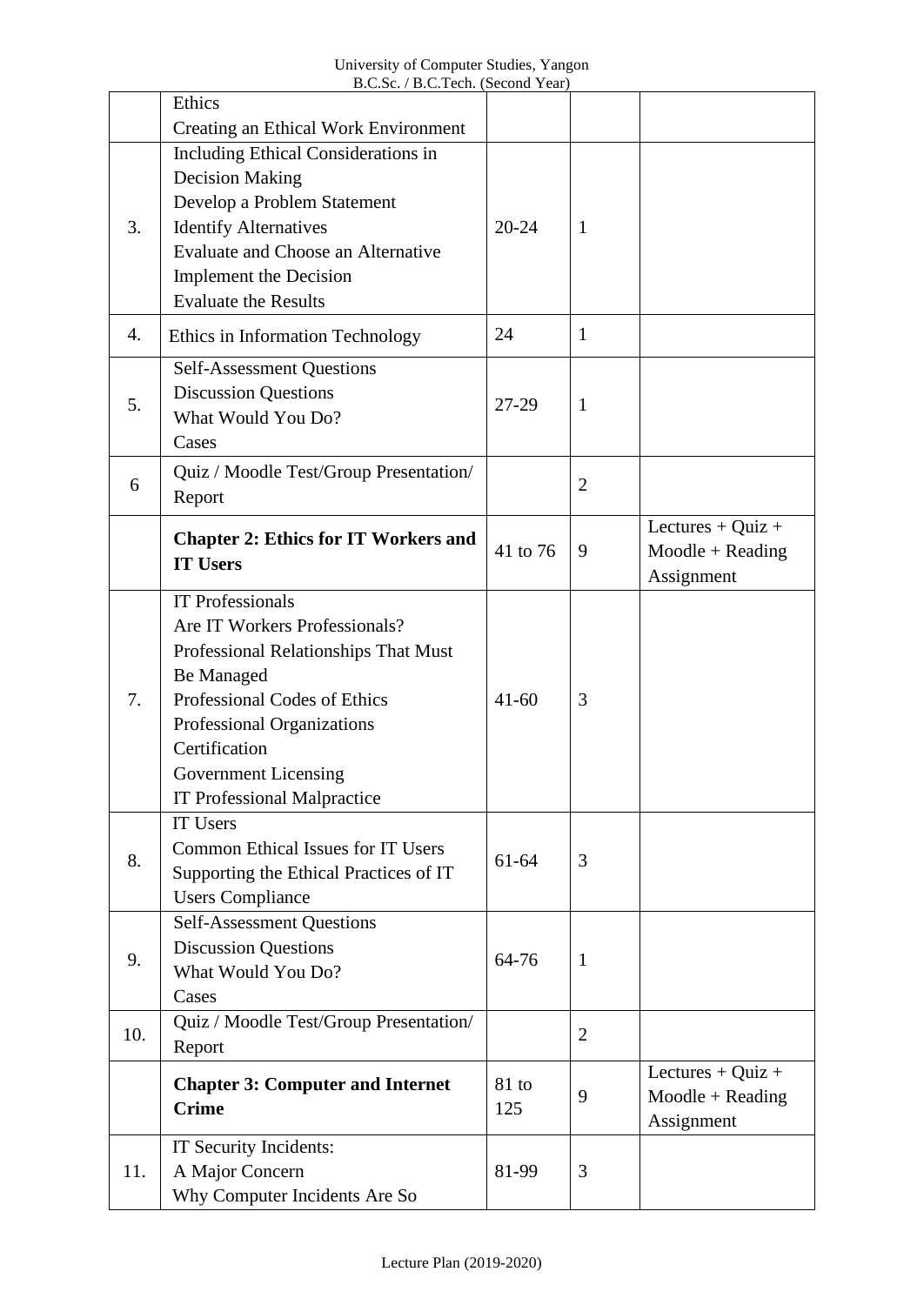|     | Prevalent                                    |          |                |                       |
|-----|----------------------------------------------|----------|----------------|-----------------------|
|     | Types of Exploits                            |          |                |                       |
|     | <b>Types of Perpetrators</b>                 |          |                |                       |
|     | <b>Federal Laws for Prosecuting Computer</b> |          |                |                       |
|     | <b>Attacks</b>                               |          |                |                       |
|     | <b>Implementing Trustworthy Computing</b>    |          |                |                       |
|     | <b>Risk Assessment</b>                       |          |                |                       |
|     | <b>Establishing a Security Policy</b>        |          |                |                       |
| 12. | <b>Educating Employees and Contract</b>      | 100-110  |                |                       |
|     | Workers                                      |          | 3              |                       |
|     | Prevention                                   |          |                |                       |
|     | Detection                                    |          |                |                       |
|     | Response                                     |          |                |                       |
|     | <b>Self-Assessment Questions</b>             |          |                |                       |
| 13. | <b>Discussion Questions</b>                  | 115-125  | $\mathbf{1}$   |                       |
|     | What Would You Do?                           |          |                |                       |
|     | Cases                                        |          |                |                       |
| 14. | Quiz / Moodle Test/Group Presentation/       |          | $\overline{2}$ |                       |
|     | Report                                       |          |                |                       |
|     | <b>Chapter 4: Privacy</b>                    | $135$ to |                | Lectures $+$ Quiz $+$ |
|     |                                              | 171      | 9              | $Moodle + Reading$    |
|     |                                              |          |                | Assignment            |
|     | Privacy Protection and the Law               |          |                |                       |
| 15. | <b>Information Privacy</b>                   | 131-135  | 3              |                       |
|     | Privacy Laws, Applications, and Court        |          |                |                       |
|     | <b>Rulings</b>                               |          |                |                       |
|     | Key Privacy and Anonymity Issues             |          |                |                       |
|     | Data Breaches                                |          |                |                       |
| 16. | <b>Electronic Discovery</b>                  | 151-157  | 3              |                       |
|     | <b>Consumer Profiling</b>                    |          |                |                       |
|     | <b>Workplace Monitoring</b>                  |          |                |                       |
|     | <b>Advanced Surveillance Technology</b>      |          |                |                       |
|     | <b>Self-Assessment Questions</b>             |          |                |                       |
| 17. | <b>Discussion Questions</b>                  |          | $\mathbf{1}$   |                       |
|     | What Would You Do?                           |          |                |                       |
|     | Cases                                        |          |                |                       |
| 18. | Quiz / Moodle Test/Group Presentation/       |          | $\overline{2}$ |                       |
|     | Report                                       |          |                |                       |
|     | <b>Chapter 6: Intellectual Property</b>      | $217$ to | 9              | Lectures + Quiz +     |
|     |                                              | 255      |                | $Moodle + Reading$    |
|     |                                              |          |                | Assignment            |
|     | What Is Intellectual Property?               |          |                |                       |
| 19. | Copyrights                                   | 217-225  | $\overline{2}$ |                       |
|     | Copyright Term Eligible Works                |          |                |                       |
|     | Fair Use Doctrine                            |          |                |                       |